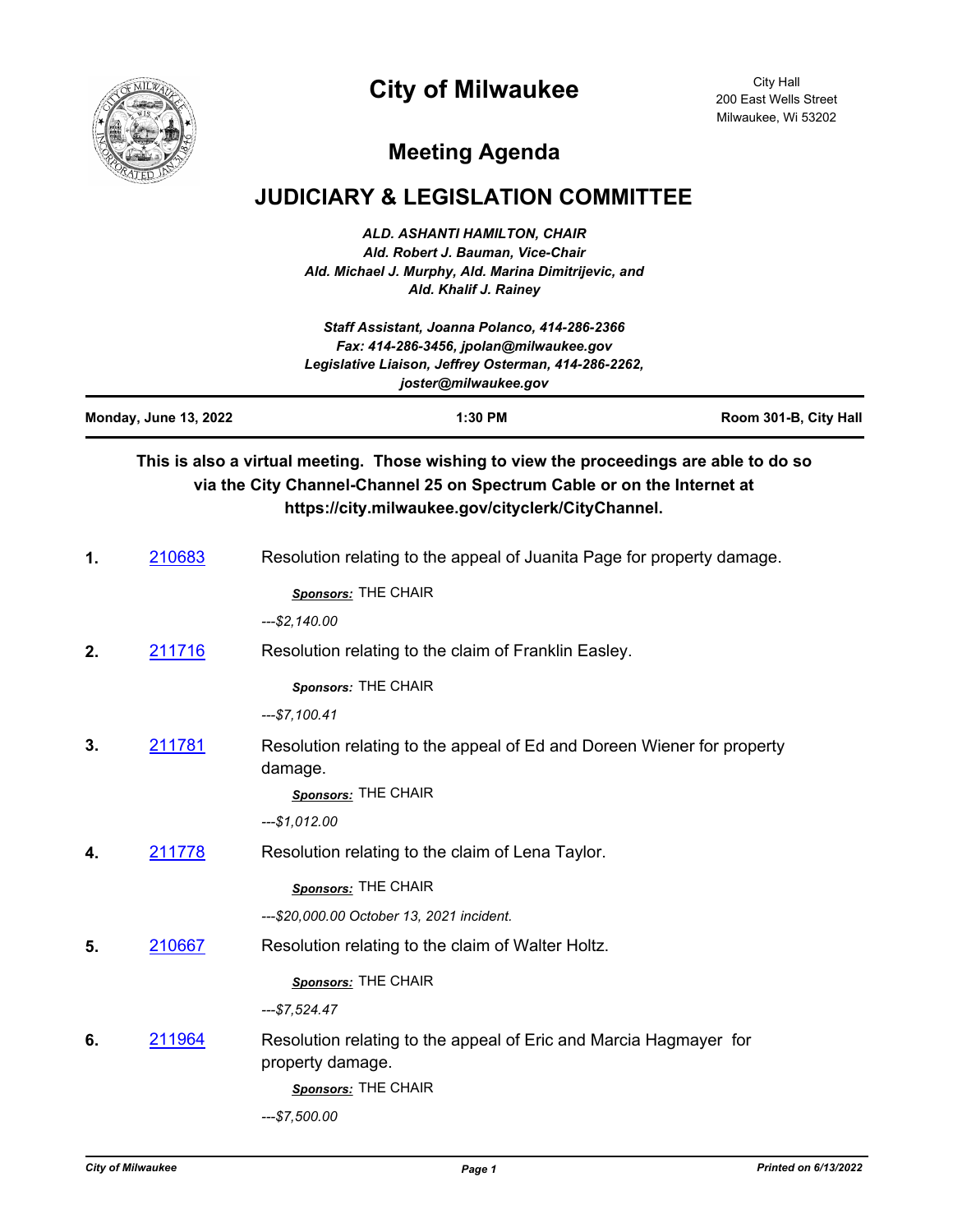| 7.  | 210062        | Resolution relating to the appeal of Dawn Peterson for property damage.                                                                                                                                                    |  |
|-----|---------------|----------------------------------------------------------------------------------------------------------------------------------------------------------------------------------------------------------------------------|--|
|     |               | Sponsors: THE CHAIR                                                                                                                                                                                                        |  |
|     |               | --- May be placed on file as no longer necessary.                                                                                                                                                                          |  |
| 8.  | 220161        | Substitute resolution approving an agreement between the City and WI<br>Civic Duty, Inc. for licensed use of Vote Movr Widget provided by PF Data,<br>LLC.<br>Sponsors: Ald. Zamarripa                                     |  |
| 9.  | <u>220153</u> | Resolution cancelling real estate taxes levied against certain parcels<br>bearing tax key numbers on the 2020 and 2021 tax rolls, plus interest<br>applicable to date of repayment, if appropriate.<br>Sponsors: THE CHAIR |  |
| 10. | 220170        | Resolution authorizing payment of the claim of Jutiki X, in the amount of<br>\$10,000.<br>Sponsors: THE CHAIR                                                                                                              |  |
| 11. | 212048        | Substitute Resolution authorizing settlement of claims in the lawsuit entitled<br>Hadrian, et al. v. City of Milwaukee in the amount of \$900,000 and<br>appropriating funds for this purpose.<br>Sponsors: THE CHAIR      |  |
|     |               | --- May be referred to the Finance and Personnel Committee.                                                                                                                                                                |  |

**The Judiciary and Legislation Committee may convene into closed session on Monday, June 13th, 2022 in Room 301-B, City Hall, 200 E. Wells St., Milwaukee, Wisconsin, pursuant to s. 19.85(1)(g), Wis. Stats., for the purpose of conferring with the City Attorney who will render oral or written advice with respect to litigation in which the city is or is likely to become involved and then may go into open session for the regular agenda.**

**This meeting will be webcast live at www.milwaukee.gov/channel25.**

**In the event that Common Council members who are not members of this committee attend this meeting, this meeting may also simultaneously constitute a meeting of the Common Council or any of the following committees: Community and Economic Development, Finance and Personnel, Judiciary and Legislation, Licenses, Public Safety and Health, Public Works, Zoning, Neighborhoods & Development, and/or Steering and Rules. Whether a simultaneous meeting is occurring depends on whether the presence of one or more of the Common Council member results in a quorum of the Common Council or any of the above committees, and, if there is a quorum of another committee, whether any agenda items listed above involve matters within that committee's realm of authority. In the event that a simultaneous meeting is occurring, no action other than information gathering will be taken at the simultaneous meeting.**

**Times for specific agenda items are estimations. If items cannot be heard at their specified times, they will be heard as soon as practicable thereafter.**